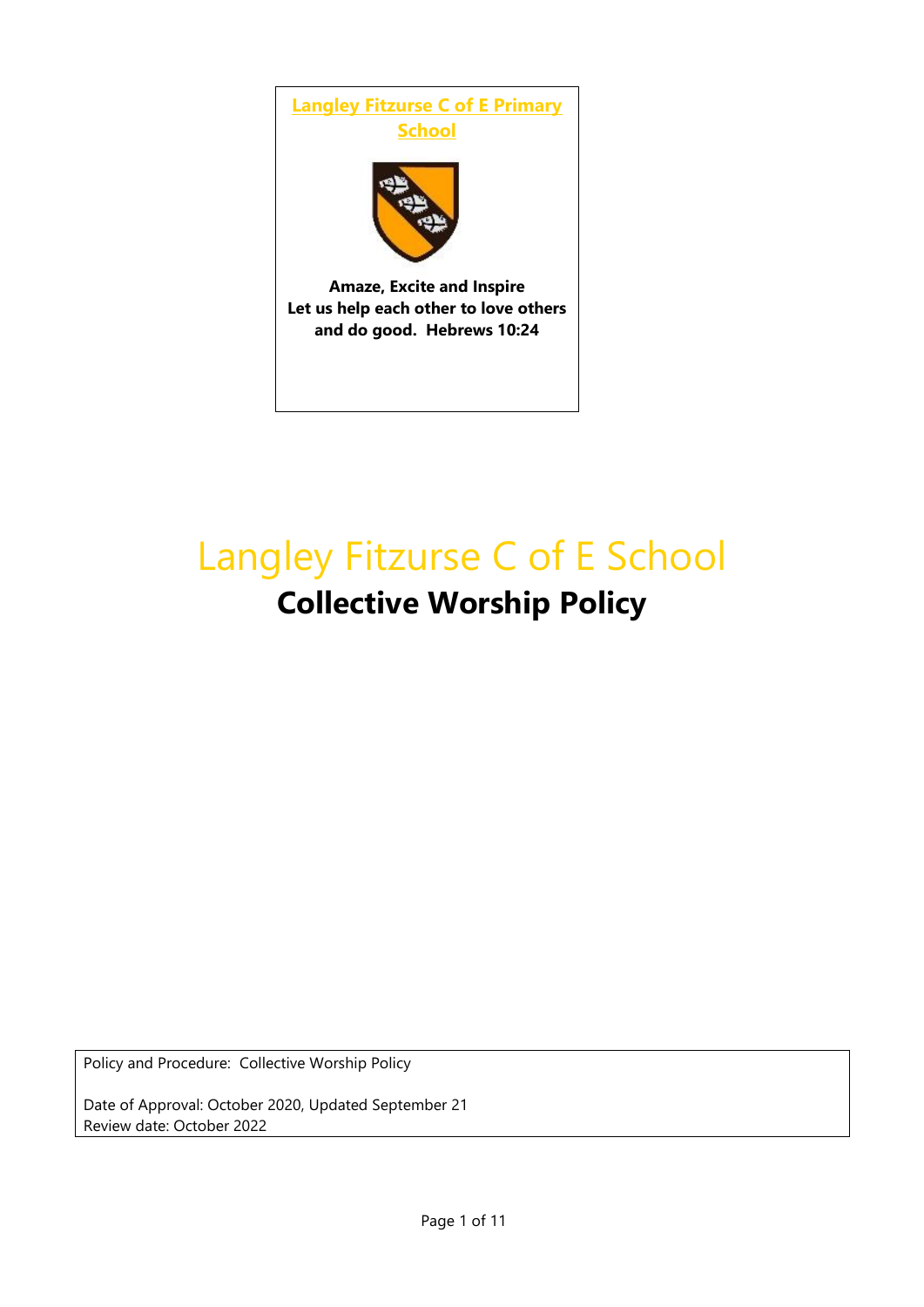Our vision and purpose is to 'Amaze, Excite and Inspire' a confident, happy and resilient school community. To be an inclusive, church school where everyone can be the best God has made them

to be.

## **Introduction**

Langley Fitzurse is a Voluntary Controlled Church of England Primary School and as such has a Christian tradition and ethos which are supported by all staff and governors. Our Collective Worship reflects and reinforces the school's vision, aims and ethos, the variety of traditions found in the Church of England and follows the Christian liturgical year. Our Collective Worship both implicitly, and explicitly, demonstrates our Christian values of **friendship, respect, truthfulness, forgiveness, perseverance, and service.** At Langley Fitzurse School we consider Collective Worship to be an important part of the school day when we come together as the whole school community. It also provides occasions to contribute to the academic achievement, personal development and well being of pupils and staff. It is attended by all pupils, staff and any visitors in school are very welcome to join in.

# **What is Collective Worship?**

Legislation requires all schools to conduct daily acts of Collective Worship (*see Appendix 5 - Legal Requirements*), however, the legislation does not define what is meant by the term 'Collective Worship'. Corporate worship assumes a shared set of beliefs and values, i.e. a worshipping congregation meeting on a Sunday. By contrast, Collective Worship can make no such assumption that every person holds the same beliefs and values. Whilst Collective Worship is an essential core element of our church school life, it is also a voluntary act. Worship is an open invitation, but it is for pupils – and staff – to use that opportunity if they feel comfortable doing so: there is no compulsion to worship, and this is made clear to all who lead acts of Collective Worship, including visitors (*see Appendix 2 – Guidance to Visitors*)

However, we believe being part of a church school community offers unique opportunities for pupils to encounter the Christian faith as a lived expression of faith through Collective Worship.

#### **The Aims of Collective Worship**

In line with the requirements of the Statutory Inspection of Anglican and Methodist Schools (SIAMS) framework, we aim for our Collective Worship to:

a) Be a daily expression of our school's Christian vision.

b) Be inclusive, invitational and inspiring for all pupils, staff and parents and visitors

c) Offer the opportunity, without compulsion, to all pupils and adults to grow spiritually through experiences of prayer, stillness, worship and reflection

d) Enable all pupils and adults to appreciate that Christians worship in different ways, for example using music, silence, story, prayer, reflection, the varied liturgical and other traditions of Anglican worship, festivals and, where appropriate, the Eucharist.

e) Help pupils and adults to appreciate the relevance of faith in today's world, to encounter the teachings of Jesus and the Bible and to develop their understanding of the Christian belief in the Trinitarian nature of God and its language.

f) Enable pupils as well as adults to engage in the planning, leading and evaluation of collective worship in ways that lead to improving practice. Leaders of worship, including clergy, have access to regular training.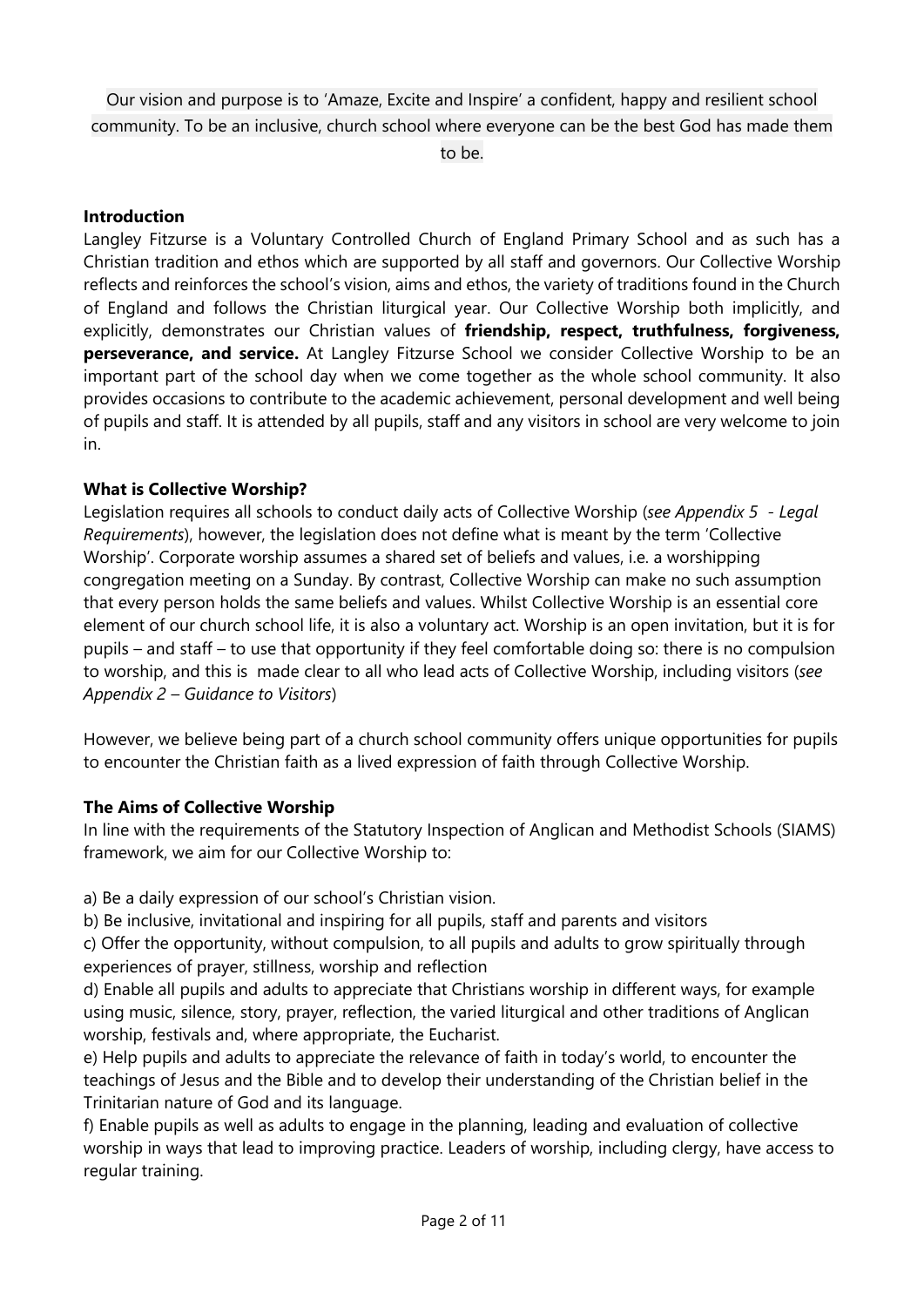g) Encourage local church community partnerships to support the school effectively in developing its provision for Collective Worship.

# **The Value of Collective Worship**

As a church school we provide opportunities to:

- Express praise and thanksgiving to God
- Reflect on the character of God and on the teachings of Christ through Biblical texts
- Affirm Christian values and attitudes
- Celebrate special times in the Christian calendar (*see Appendix 4 – Calendar*)

Meeting together also strengthens a sense of belonging to our school family, to the local community and church, and to the world in which we live. Therefore, our Collective Worship is important because it:

- Offers communal space for the whole school community to learn, grow and celebrate, sharing each other's joys and challenges
- Provides the opportunity for stillness and personal reflection on the big questions of life
- Nurtures all aspects of spiritual, moral, social and cultural development, especially spiritual awareness
- Responds to national events, topical or local issues in a flexible and sensitive way
- Offers opportunities to develop understanding of diverse faiths and cultures, so contributing to the promotion of fundamental values.
- Enables us to meet and engage with the local community through visitors.
- Provides chances for pupils and staff to develop their own abilities in preparing, presenting, or evaluating assemblies.

Collective Worship is an educational opportunity with clear objectives for spiritual development and wider SMSC awareness. So, this time can be used to encourage pupils to:

- Show interest and concern for members of the school and wider community
- Show concern for the daily happenings in school life, the local community, the wider world, exploring feelings and emotions
- Share appreciation of projects and experiences undertaken by groups within the school
- Explore and review the variety of values, attitudes, standards, shown by religions and society
- Reflect upon dimensions of human life celebration, wonder, beauty, joy, humour, tragedy, sorrow etc.
- Reflect on the way humans reflect spiritual feelings through the arts, science, religion and service.
- Enjoy stillness and quiet, taking a break from the busyness of life
- Learn how to present in front of an audience

# **INCLUSIVE**

We want our acts of Collective Worship to:

 Recognise and respect the diversity of cultures, lifestyles, and religions, which exist in our multicultural society. However, as a church school our acts of Collective Worship will be wholly or mainly of a Christian character.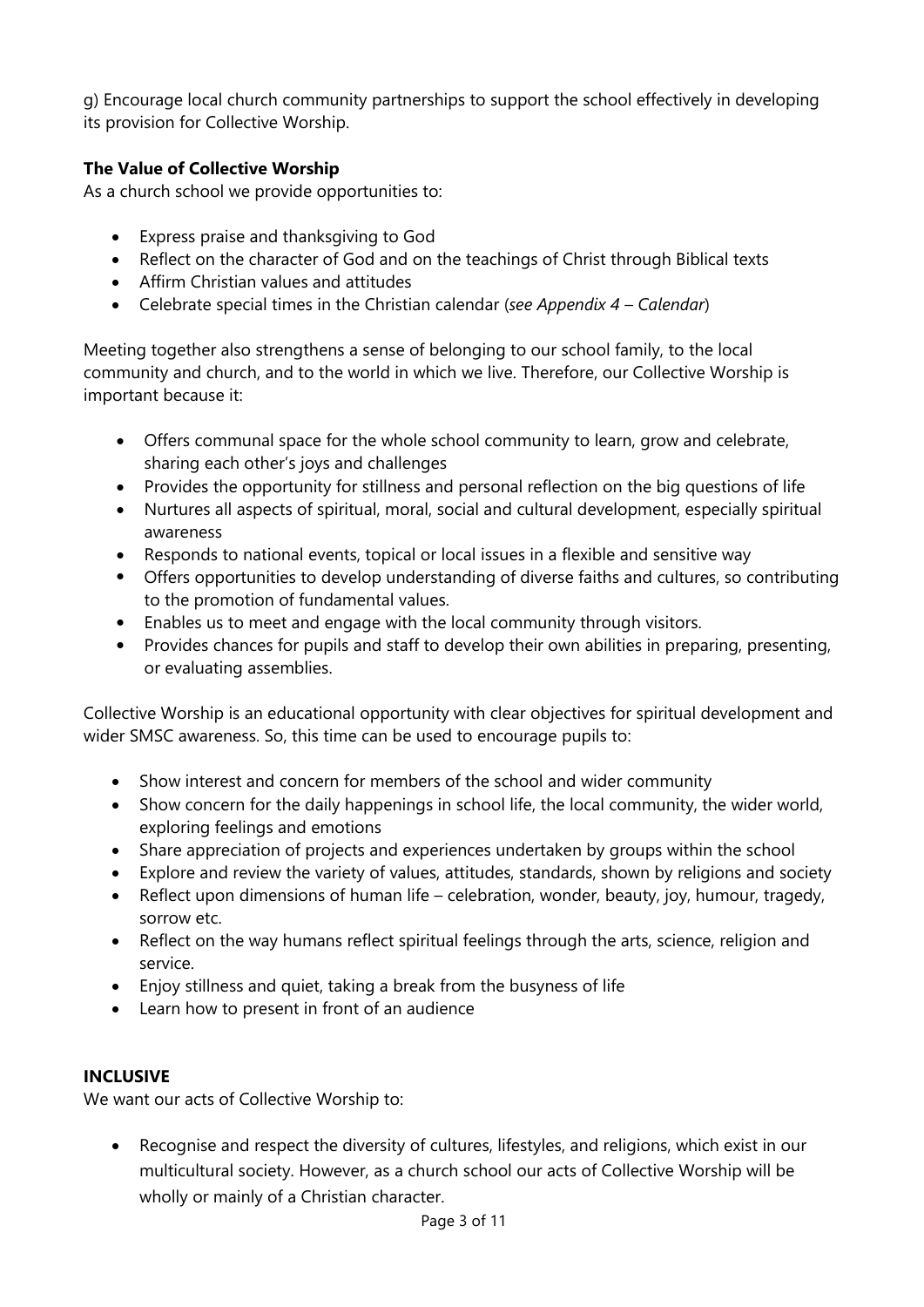- Have an atmosphere in which everyone feels valued, affirmed, and safe.
- Be suitable for every child to attend unless withdrawn by their parents/guardians.
- Focus on issues and experiences which are relevant to pupils.
- Include active participation by pupils, parents, and members of the local community either in preparation or in performance. Parents and carers will be invited to share in those which focus on celebration and learning, as well as church services.
- Enable all who attend to benefit and be involved without compromising their beliefs, by allowing individuals to choose their own participation when the things we believe as a church school are said, sung or prayed

To ensure our acts of worship are open and welcoming to everyone, we ask those who lead prayer to follow this guidance:

- $\checkmark$  Words introducing prayer should be an invitation, not an instruction
- $\checkmark$  Spoken prayers should be grounded in the Christian tradition and owned by the speaker
- $\checkmark$  The use of silence may give space for prayer or reflection or both
- $\checkmark$  There is no expectation that pupils will pray, but we do expect everyone to be still and listen even if not participating in the prayer

# **INSPIRING**

We want our acts of Collective Worship to be:

- Relevant, enjoyable, creative, imaginative, and fun (*see Appendix 6 – Resources*)
- Engaging using story, liturgy, reflection, prayer, song, action, drama, etc
- A way of experiencing different worship traditions, reflecting the global nature of the Christian faith
- An encounter offering a variety of personal spiritual styles, ways of communicating and responding, including the use of IT
- An exploration of different ways of responding including artwork, music, silence and social action
- Rooted in the Bible and teachings of Jesus, inspired by role models past & present

# **INTENTIONAL**

Collective Worship will be treated like any other part of the curriculum when it comes to matters of planning, delivery, training, resourcing and evaluation.

The person responsible for co-ordinating Collective Worship is James Osler

**Planning** is vital to ensure that Collective Worship is:

- Distinctive from other classroom activities, retaining a sense of occasion and togetherness (*see Appendix 3 – Pattern of Collective Worship*)
- Thoughtfully delivered in an age appropriate manner
- An educational and inspirational experience
- Participatory inviting pupils to join in as often as possible
- Rooted in the Anglican Christian faith (*see Appendix 1 – The Anglican Tradition*)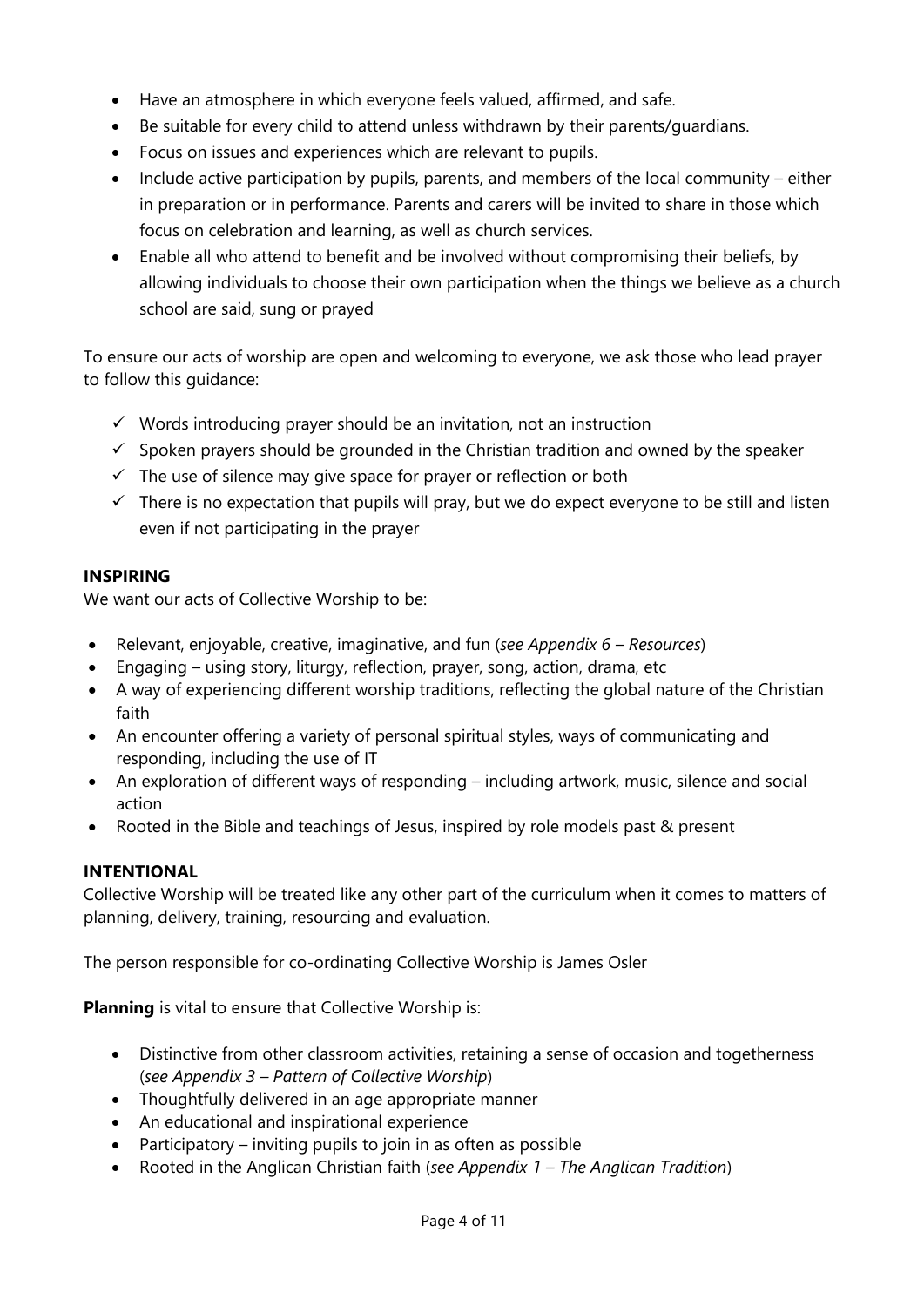**Evaluation** is an integral part of the process to improve the quality of worship. Our school regularly evaluates acts of collective worship and the impact it has on the school and its wider community. This involves the head teacher gaining feedback from staff, the Worship Council, pupils and governors in order to grow and develop this key aspect of school life. This is then reviewed by the Christian Distinctiveness subcommittee. We also welcome the contributions of parents and pupils through regular questionnaires.

**An Annual Review** by the headteacher takes place to ensure Collective Worship complies with statutory requirements and any new legislation. Any necessary actions will be agreed by the Christian Distinctiveness subcommittee and included in the School Improvement Plan.

**Monitoring** is a key role of the foundation governors to ensure that:

- Daily worship takes place,
- The Trust deeds are upheld
- Links with the local church and community are maintained
- Pupils and staff are involved
- Resources are available to support and develop Collective Worship

# **Expectations of pupils**

Pupils are regularly given opportunities to plan and lead worship on a voluntary basis. They will be supported by a member of staff to develop their own understanding of worship and to design a worship to support the spiritual development of their peers.

Every year pupils from KS2 may volunteer to be part of the Worship Council. They will meet at least once a term with the head teacher and a member of the Draycot church team to monitor and evaluate the effectiveness of Langley Fitzurse as a church school, and to explore creative ways of communicating and strengthening the Christian ethos.

# **Expectations of Visitors**

The school enjoys welcoming a wide variety of people to share with pupils. Visitors may only lead Collective Worship by invitation, having agreed with the guidance leaflet (*see Appendix 2)* Attempts to persuade pupils to adopt a particular religious or non-religious belief are not appropriate. Visitors should understand the educational aims of Collective Worship and should not speak about raising money for any particular cause without prior permission of the head teacher.

# **Parental Withdrawal**

Parents are made aware that Langley Fitzurse School is a Church of England School and as such Collective Worship is a special time for the school community, and is based upon the foundations and principles of the Anglican tradition (*see Church School leaflet on school website*). It is an inclusive opportunity for those of all faiths and none. However, parents have a statutory right to withdraw their child from attending religious worship, and the school has the responsibility to provide an alternative activity and supervision for this pupil (*see Appendix 5 – Legal Requirements).* Parents are requested to discuss this with the head teacher first, and then put their request in writing, so that the school can put appropriate alternative arrangements in place.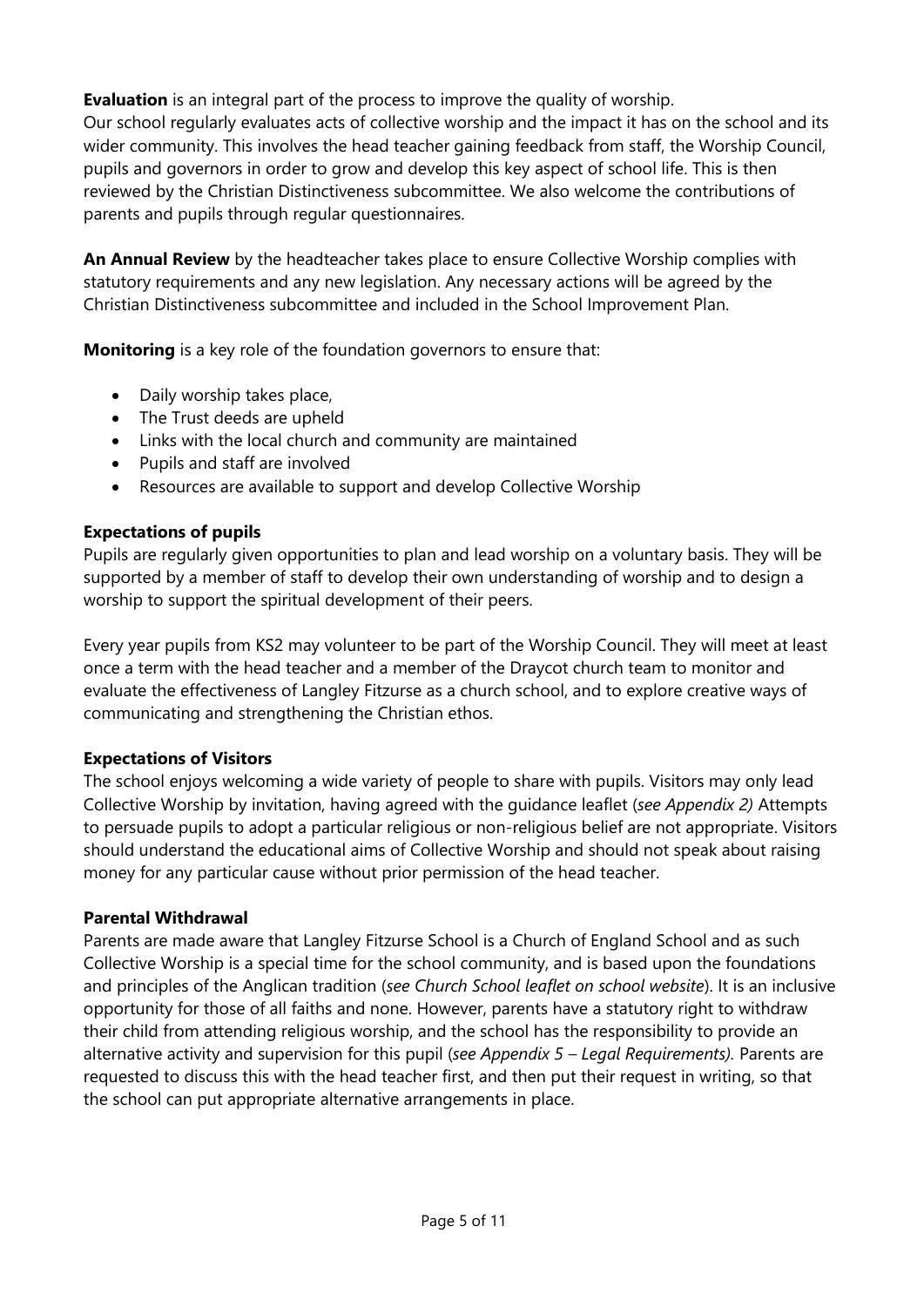# **Appendices**

# **1) The Anglican Christian Tradition**

In all church schools the act of worship must be in accordance with the school's trust deed, which means following the principles and practices of the Church of England.

The following are shared as Christian elements of collective worship:

- Exploring the Christian understanding of God as Father, Son and Holy Spirit
- Using the Bible for inspiration, stories and guidance
- Observing the cycle of the Church's Year Advent, Christmas, Lent, Easter, Pentecost and Saints Days amongst ordinary days
- Learning and saying prayers from a number of sources, in particular the Lord's Prayer and the blessings in common use
- Singing a wide variety of hymns and songs from traditional to modern
- Experiencing Christian symbols in worship and reflecting on their meaning
- The use of prayer, silence and reflection
- Using Psalms with simple responses Taizé style
- Using Anglican sentences and responses at the beginning and end of worship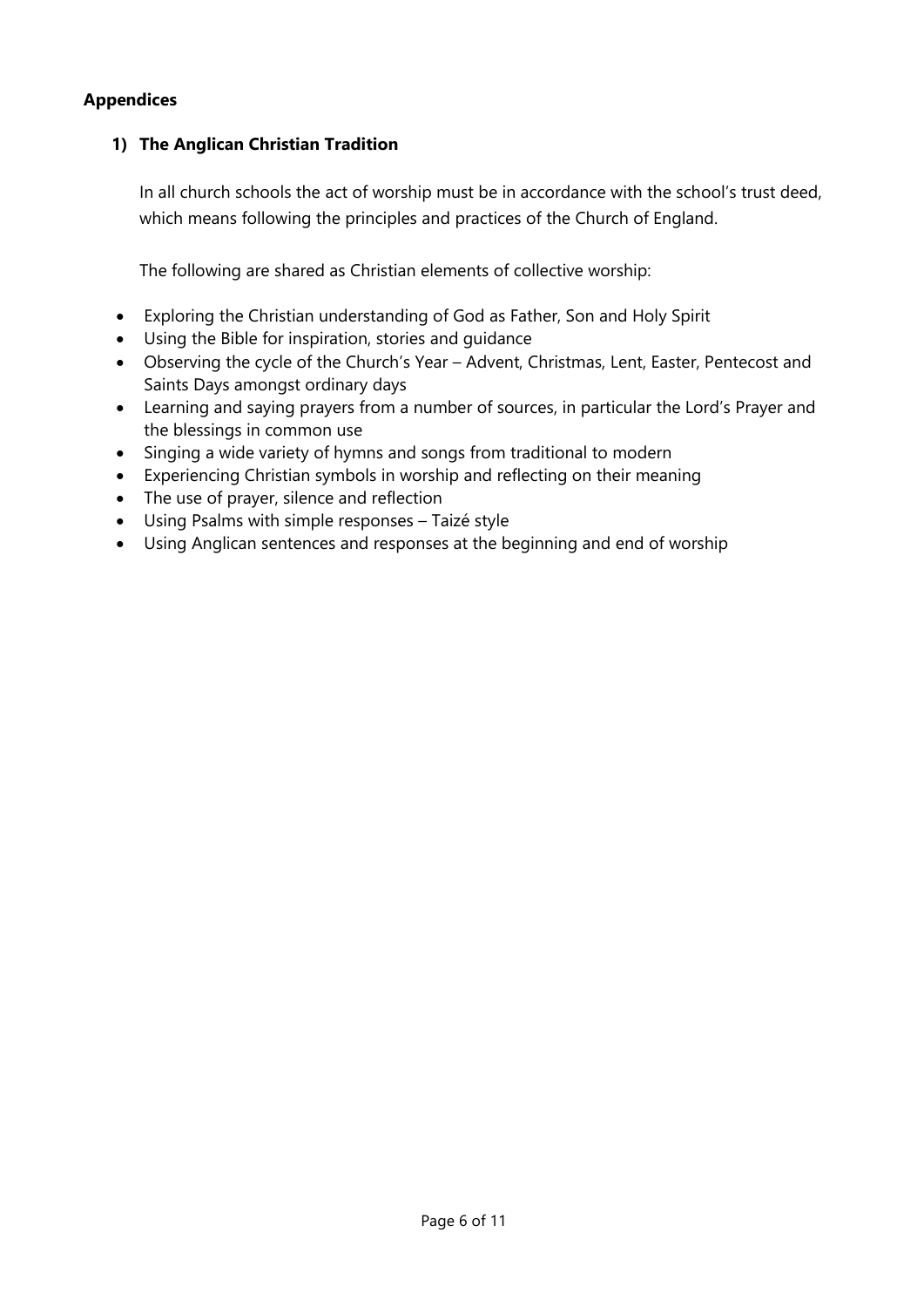# **2) Guidance to visitors leading Collective Worship**

The following leaflet is given to all visitors leading in Collective Worship – see attached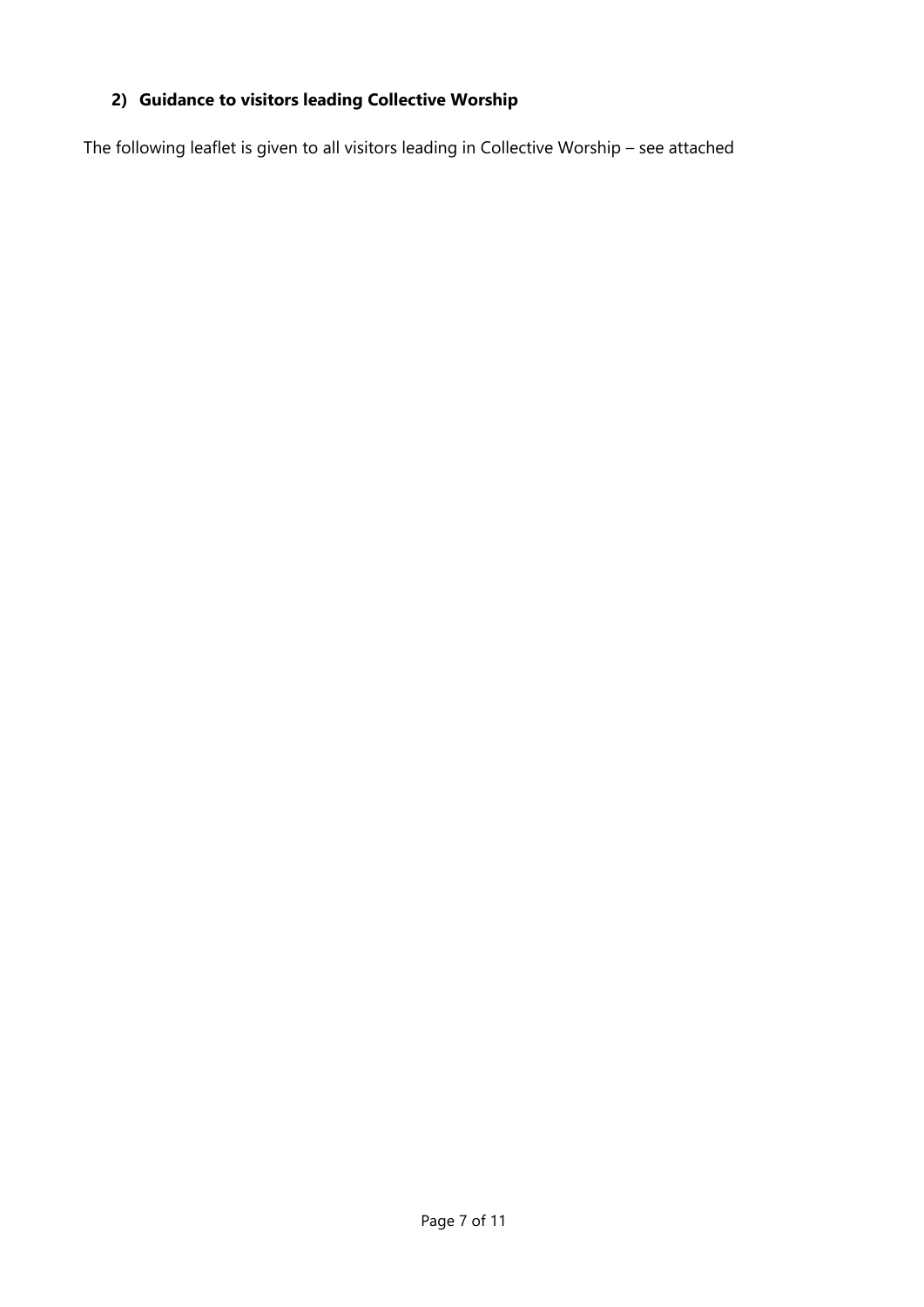# 3) **Pattern of Collective Worship**

Each person leading worship is expected to plan their act of worship with the same degree of thoroughness as any other aspect of their teaching. This should ensure variety and prevent duplication/repetition.

We meet:

Monday – Whole School – Headteacher at 10.30am Tuesday – Singing – Head of School at 10.30am Wednesday – Whole School – Values - Class teacher rotation at 10.30am Thursday – Whole School – Current News - Class teacher rotation at 10.30am Friday – Whole School – Celebration - Head of School – 2.45pm

Our worship should include:

- *Gathering* we come together as a community, (*music, lighting a candle, opening words)*
- *Engaging* we introduce and share the topic, (*a Bible story, followed by an activity to engage pupils with the Christian message)*
- *Responding* what does that mean for me? (*discuss, share, reflect, pray or sing)*
- *Sending* we share the message again and ask pupils to think about how they will affect their day / learning/ behaviour*. (Final prayer, closing words, music and blowing out the candle)*

#### **Opening words**

We have gathered together in the name of God, the Father, Son and Holy Spirit to worship together and think about our [value/focus]

#### **Closing words**

We go in peace, we go in joy, we go in love, showing [value]

Prayers that are regularly included are: The Lord's Prayer, our school prayer, an action grace, prayers for St Peter's Church and Vivian in Ghana.

# **Adapting for COVID 19**

During the periods of restriction due to COVID 19, worship is being offered in different ways:

- $\triangleright$  During lock down, written reflection and prayer activities were provided by the Draycot church team, and shared in school and through school newsletters
- $\triangleright$  Daily worship takes place in each class and is recorded in a class scrapbook. This is monitored by the head teacher and members of the Worship Council. Worship resources are provided by the Draycot church team for use in class.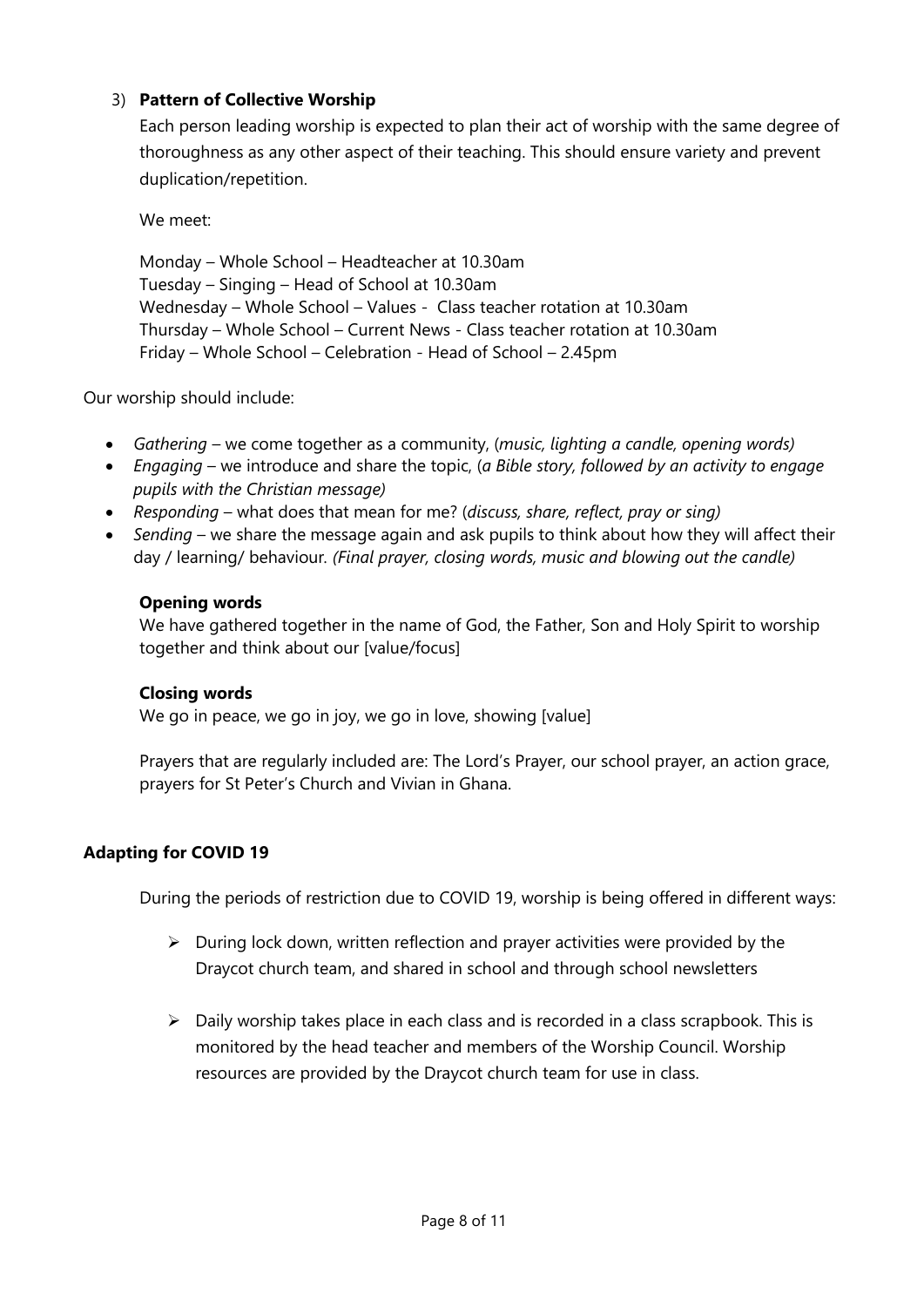# **4) Calendar**

The acts of Collective Worship generally follow themes that are aligned to our school values (friendship, respect, truthfulness, forgiveness, perseverance and service) and include a recognition of the church's year and make space for other national or significant events

| <b>Term</b>    | <b>Value</b> | <b>Church Season</b> | <b>Liturgical colour</b> | <b>Special Days</b>          |
|----------------|--------------|----------------------|--------------------------|------------------------------|
| $\mathbf{1}$   | Friendship   | Season of Creation   | Green                    | Back to School<br>with God   |
|                |              |                      |                          | Harvest                      |
| $\overline{2}$ | Respect      | Advent<br>Christmas  | Purple<br>White          | Remembrance                  |
| $\overline{3}$ | Truthfulness | Lent                 | Green/purple             | Christingle for<br>Candlemas |
| 4              | Forgiveness  | Easter               | White                    | Easter                       |
| 5              | Perseverance | Pentecost            | Red<br>Green             | Thy Kingdom<br>Come          |
| 6              | Service      | Ordinary Time        | Green                    | St Peter's Day -<br>29 June  |
|                |              |                      |                          | Leavers Farewell             |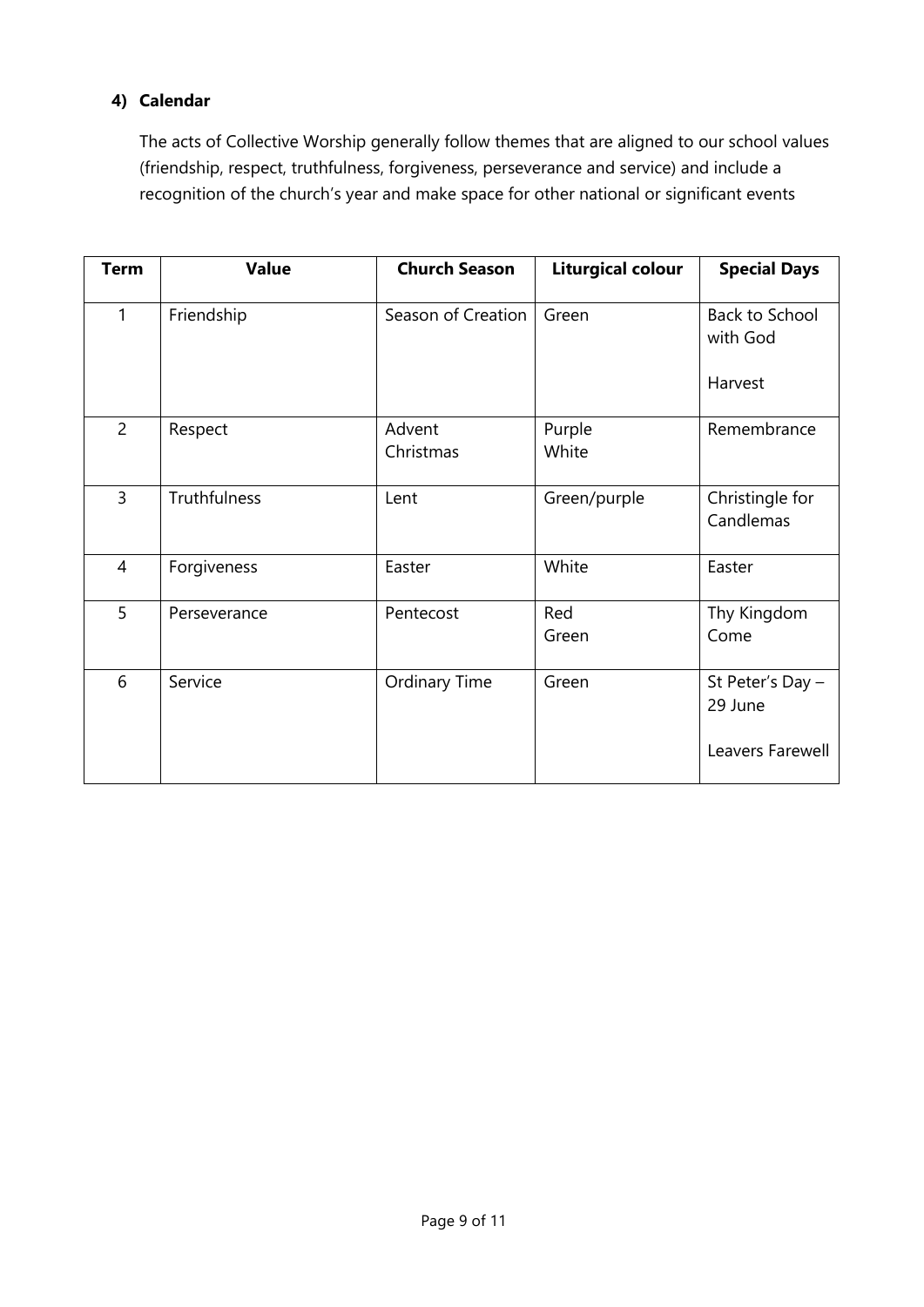# **5) Legal Requirements**

The legal requirements of collective worship in Voluntary Aided and Voluntary Controlled schools are determined by the Education Reform Act 1988, and can be summarized as:

- All registered pupils (apart from those whose parents exercise the right to withdraw) must on 'each school day take part in an act of collective worship'
- Collective Worship must be conducted in accordance with the provision of the Trust Deeds of the school and Instrument of Government and should be consistent with the beliefs and practices of the Church of England
- The Governing Body should ensure that all pupils **each day** engage meaningfully in a real act of Christian worship which is in accordance with the faith and practice of the Church
- Arrangements for collective worship, in foundation schools of a religious character, are the responsibility of the Governing Body, after consulting with the Headteacher *(DfE Circular 1/94 para 52 & 53)*
- All acts of worship in Church schools must be Christian in character (based on Biblical teachings)
- There is no need for an act of collective worship to include the whole school all at once. It may be through year groups, classes, key stages or in any combination.
- Collective Worship may take place at any time during the school day and should normally be on school premises.
- Collective Worship must be appropriate to the age, aptitude, and family background of pupils.
- Details of arrangements for collective worship, including the policy, must be documented and available to the public.